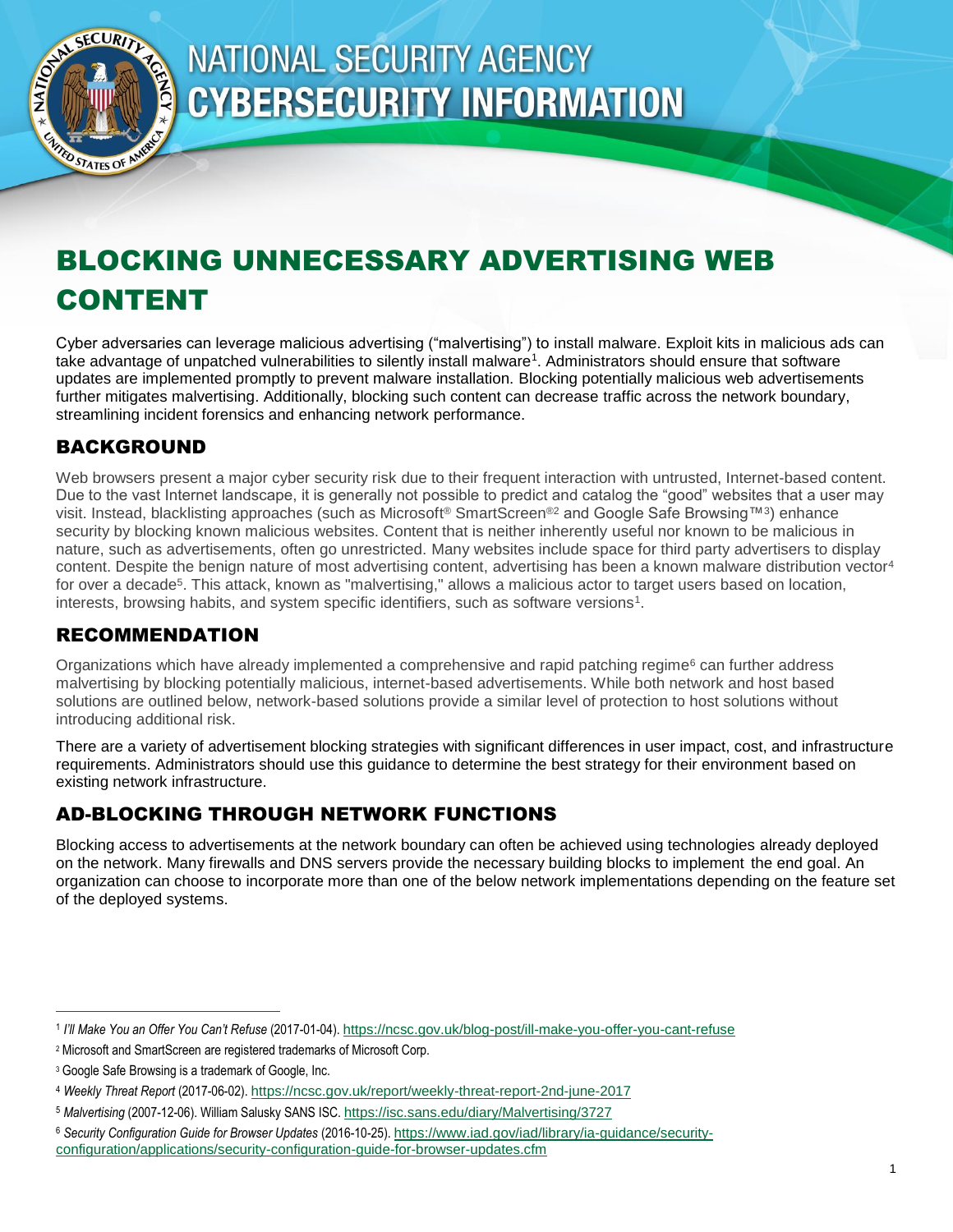

#### General Network Solutions

Some boundary products like firewalls and proxies provide universal resource locator (URL) classification engines as part of an Intrusion Prevention Service. These products have domains organized into categories, which are either defined by the vendor themselves or can be subscribed to from a third-party vendor. The firewall will then perform an action based on pattern matches; an example would be blocking the client request for the ad domain, which would generate a TCP reset.

This solution requires the least amount of custom engineering due to the native functionality provided in IT products. However, if this service was not purchased, there exist freely available solutions described below.

#### DNS Servers

Domain Name System (DNS) servers are an effective means of blocking publicly-known advertising domains due to advertisers' reliance on domain name lookups. To accomplish DNS ad-blocking, organizations should first ensure that all DNS requests are routed through corporate DNS servers. A firewall rule denying DNS traffic except through corporate servers ensures that misconfigured systems cannot bypass ad-blocking protection.

Publicly-available ad server lists generally need to be transformed because they were primarily designed for use with hostbased software. Because of this, organizations can maintain granular control of the internally hosted list. It is important to note that these types of lists are managed by a community of enthusiasts, and additional work may be needed to obtain broader coverage.

Ingesting these lists will require the parsing of domain names from each line. NSA recommends that network administrators script the downloading, parsing, and formatting of a reputable, public advertiser list to maintain a current advertiser list. This parsed list can be utilized in the firewall solution above if it is determined that the commercial list is missing domains.

Response Policy Zones (RPZ) allow DNS Servers to substitute query answers. When using RPZ, it is recommended to follow the walled garden approach<sup>7</sup> by returning a canonical name (CNAME) to an internally owned webserver that will serve minimal content to the end user. This will ensure that web requests do not hang while waiting for a response. However, a black-hole approach is not discouraged.

If RPZ is not implemented in your organization's DNS server, then standard Forward Lookup Zones can be defined for each domain to be altered, and a black-hole IP address should be returned. A boundary device upstream should then reset the connection so the client's connection does not hang waiting for resources to load.

#### ADVERTISEMENT BLOCKING AT THE HOST LEVEL

#### Host Based Ad-Blocking

Some Host/Endpoint-level security systems offer ad-blocking functionality that is bundled with or readily deployed from enterprise endpoint security implementations. Organizations may be able to leverage ad-blocking software provided by solutions already within their infrastructure.

Because of their privileged position in the operating system, endpoint ad-blockers can filter content by blocking DNS requests or HTTP requests to known advertising domains or IP addresses. Some systems implement their ad-blocking as a browser extension, which is described in greater detail below.

#### Ad-Blocking Browser Extensions

Web based advertisements are primarily targeted at web browsers and browser extensions can block such content. Browser extensions are able to incorporate some detection techniques infeasible at the network layer, such as deobfuscation and behavioral heuristics. However, some of these extensions adopt a free-to-use business model that generates revenue by collecting user information and browsing data. Because browser extensions operate at a privileged level in the browser environment, they have access to most data entering and exiting the browser. Implementing a malicious ad-blocking extension should be done with considerable caution. Such software could cause a greater compromise to network security than a malvertising attack, even when installed from reputable browser app stores<sup>8</sup>.

 $\overline{a}$ 

<sup>7</sup> *Walled Garden for Remote Access* (2015-10). <https://ncsc.gov.uk/guidance/walled-garden-remote-access-architectural-pattern-2>

<sup>8</sup> *Over 20 million Users Installed Malicious Ad Blockers From Chrome Store* (2018-04-19). https://thehackernews.com/2018/04/adblocker-chrome-extension.html